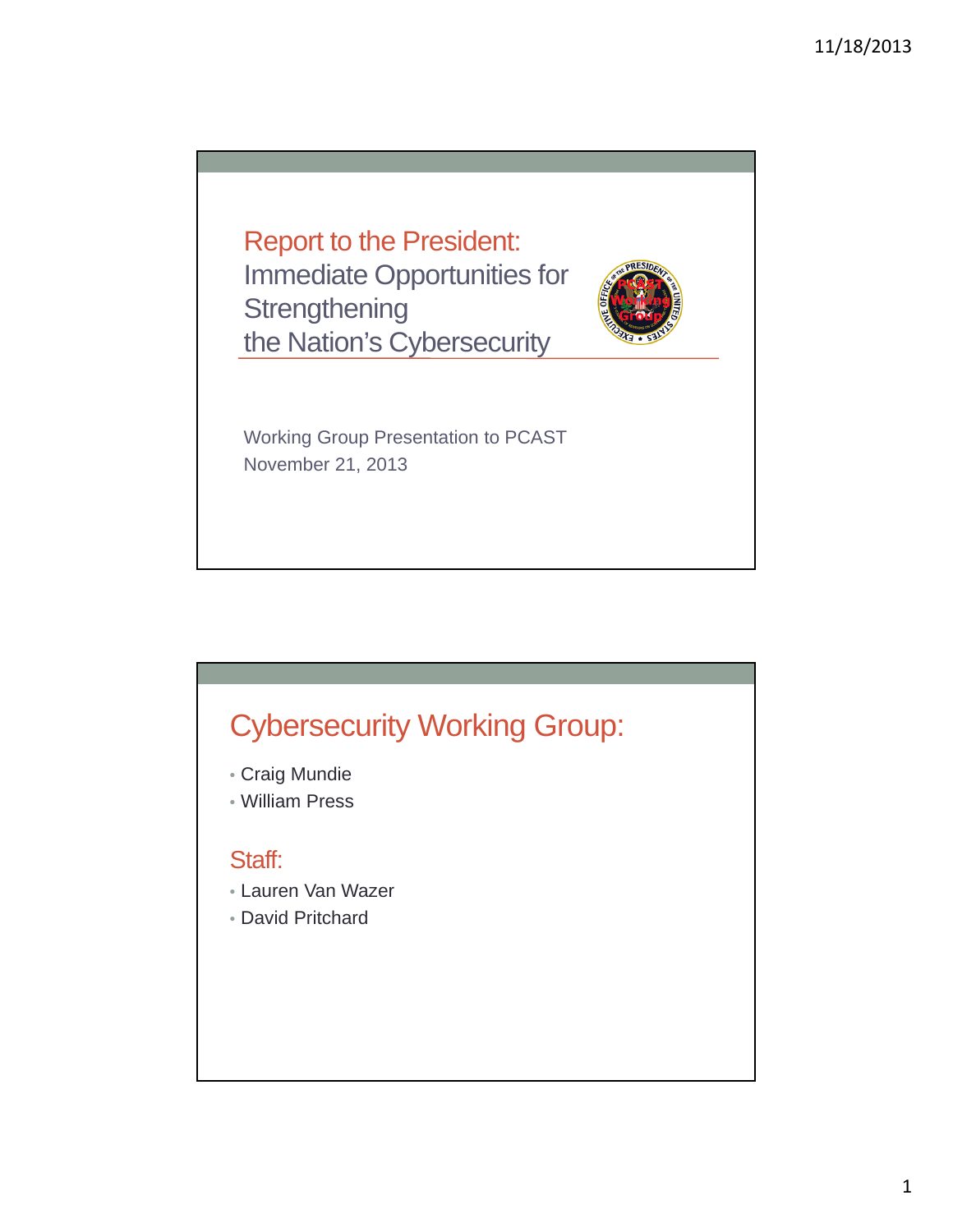

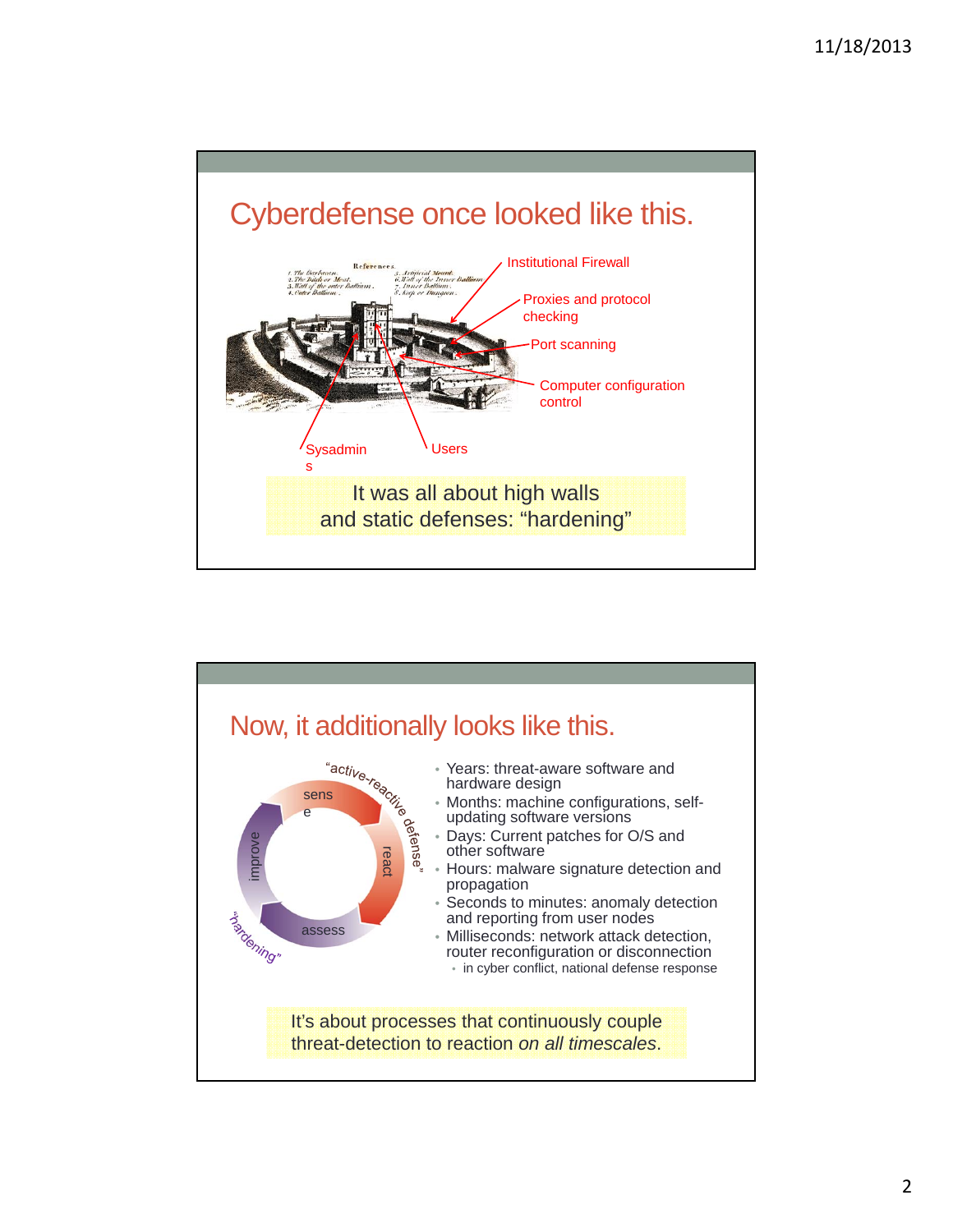## Overarching Finding

**Cybersecurity will not be achieved by a collection of static precautions that, if taken by government and industry organizations, will make them secure. Rather, it requires a set of processes that continuously couple information about an evolving threat to defensive reactions and responses**.

# Finding 1 addresses the Government's own cyber infrastructure.

**The Federal Government rarely follows accepted best practices. It needs to lead by example and accelerate its efforts to make routine cyberattacks more difficult by implementing best practices for its own systems.**

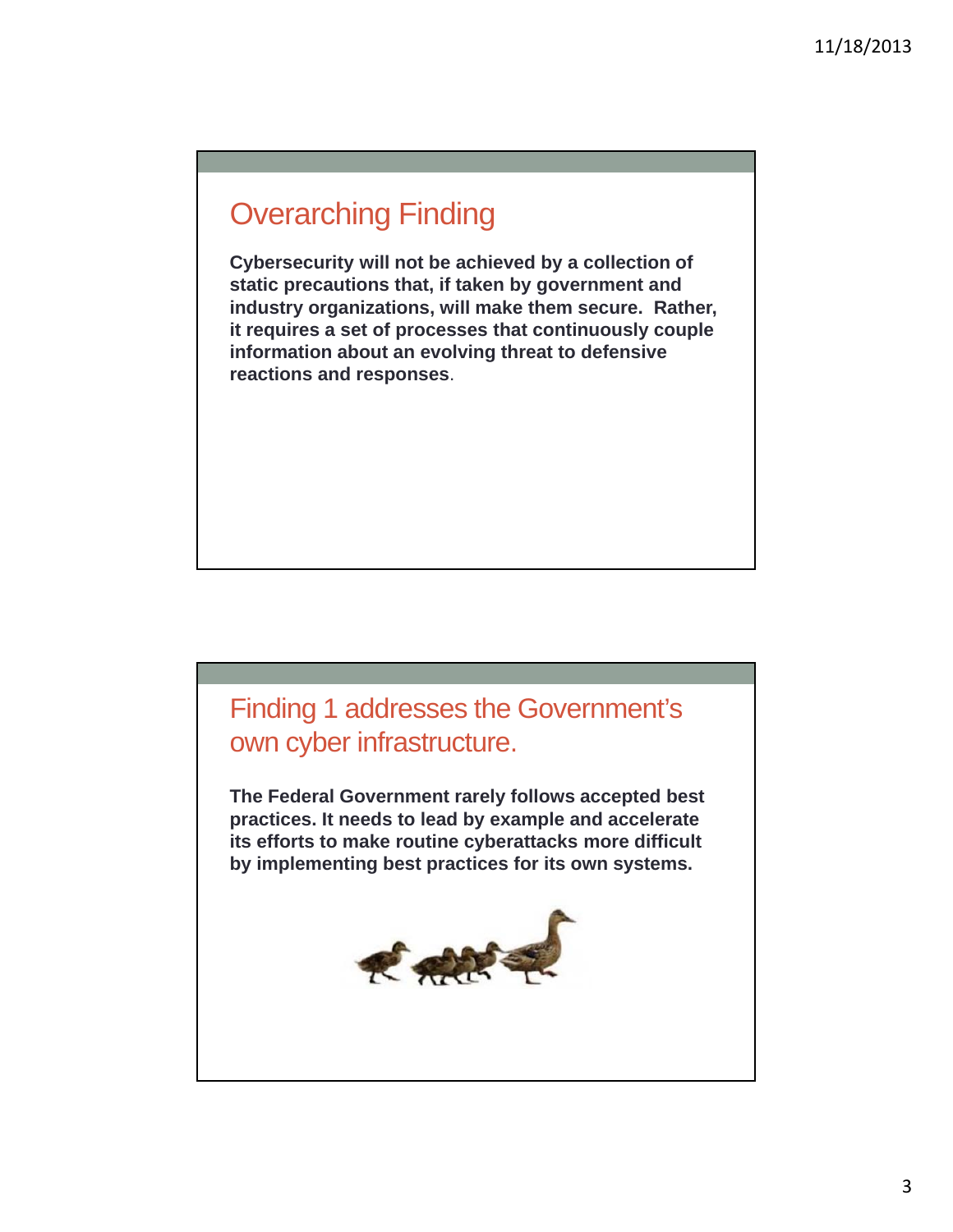# Recommendations for Finding 1

- Phase out within two years the use of unsupported and insecure operating systems, such as Windows XP, in favor of modern systems, such as current versions of Windows, Linux, and Mac OS.
- Encourage the universal adoption of the Trusted Platform Module • an industry-standard microchip designed to provide basic security-related functions, primarily involving encryption keys)
	- including for phones and tablets.
- Encourage the universal adoption of the latest, most secure browsers to facilitate prevention of identity theft.
- Move toward nationwide availability of proofed identities for people, roles, devices, and software.
	- While voluntary in the private sector, these should be mandatory for transactions and data exchanges among Federal users.
- Encourage effective Federal use of automatically updating software, including cloud-hosted software
	- both for COTS and GOTS products.

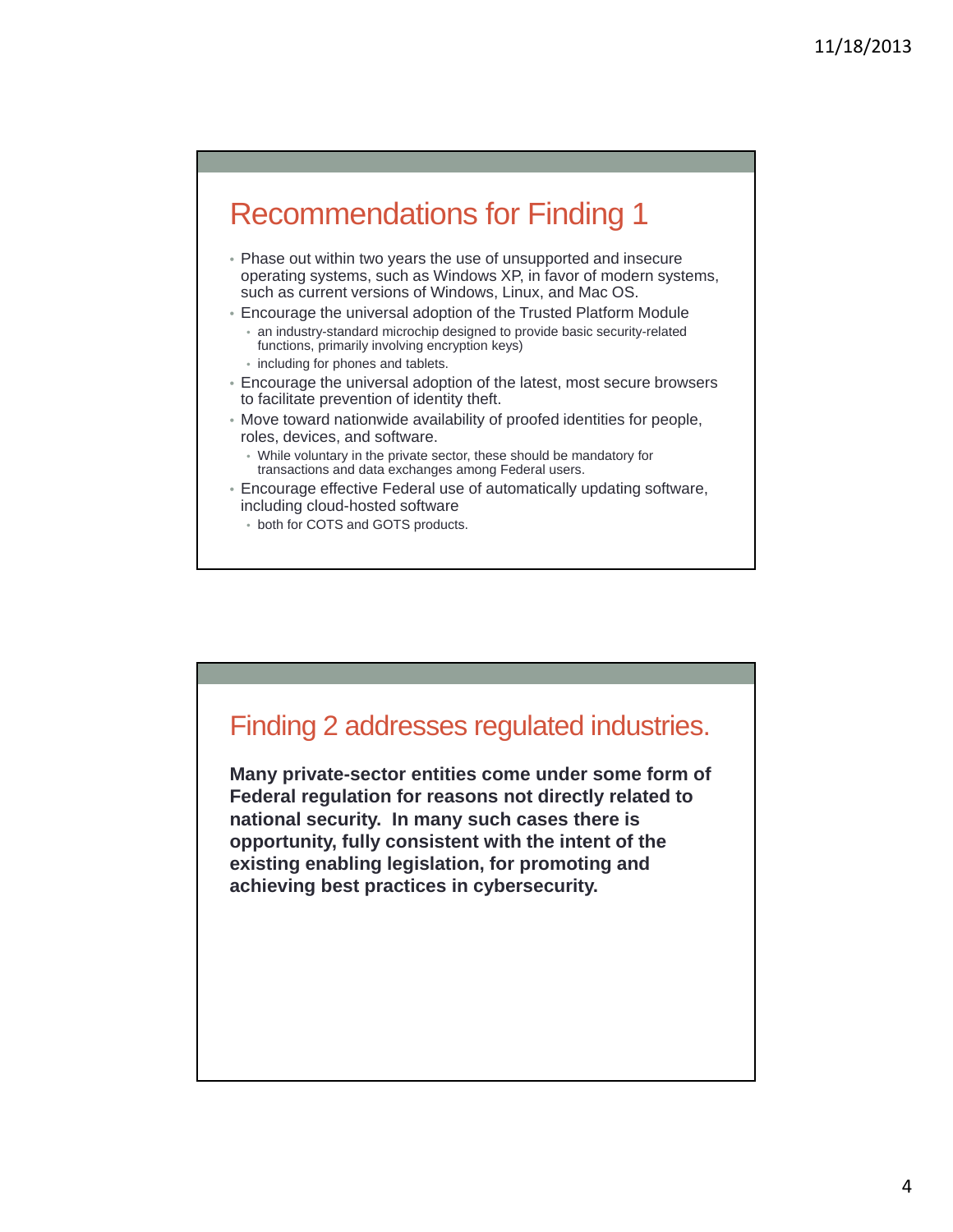

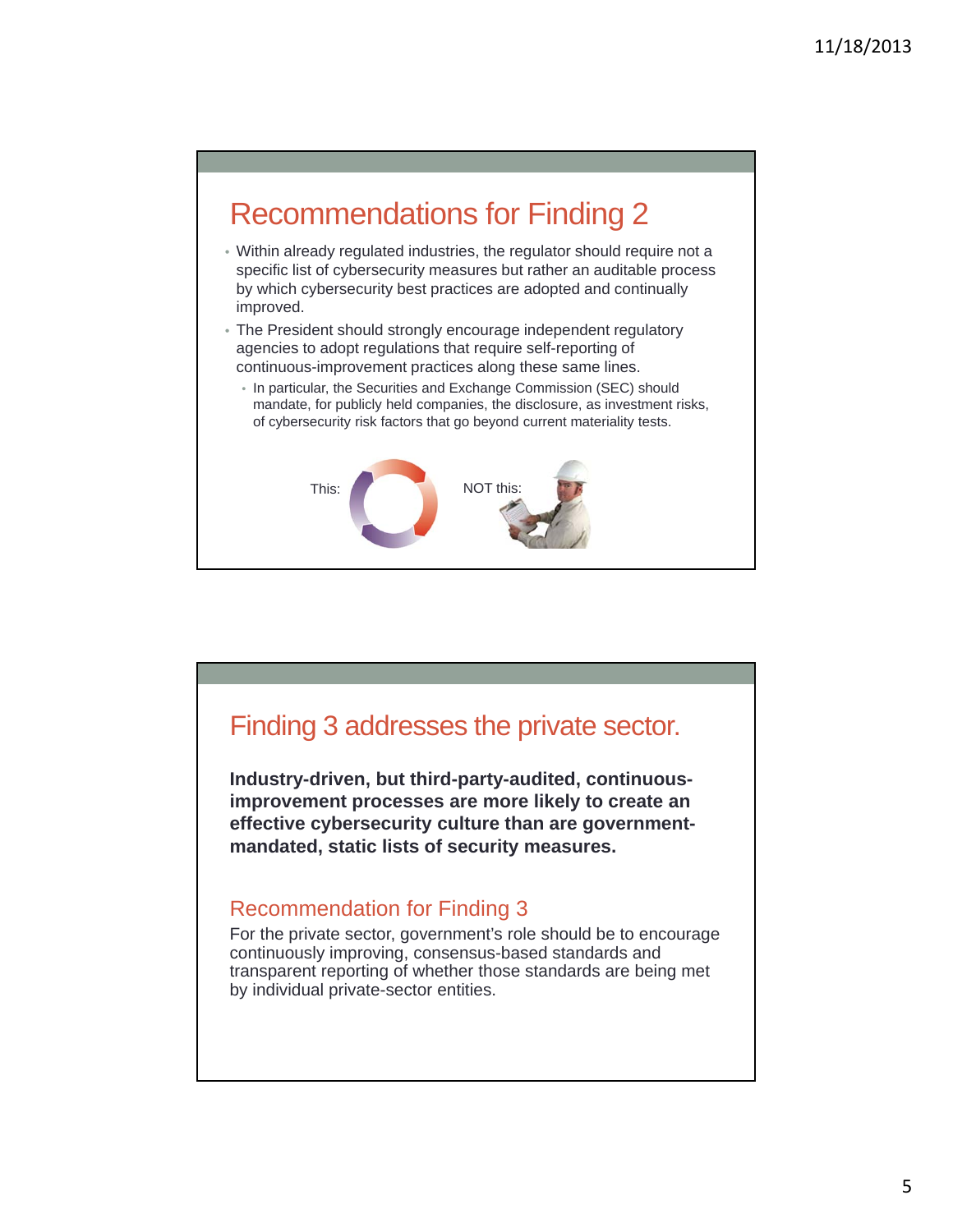Finding 4 addresses private-sector sharing of cyberthreat data.

**To improve the capacity to respond in real time, cyberthreat data need to be shared more extensively among private-sector entities and – in appropriate circumstances and with publicly understood interfaces – between private-sector entities and government.** 



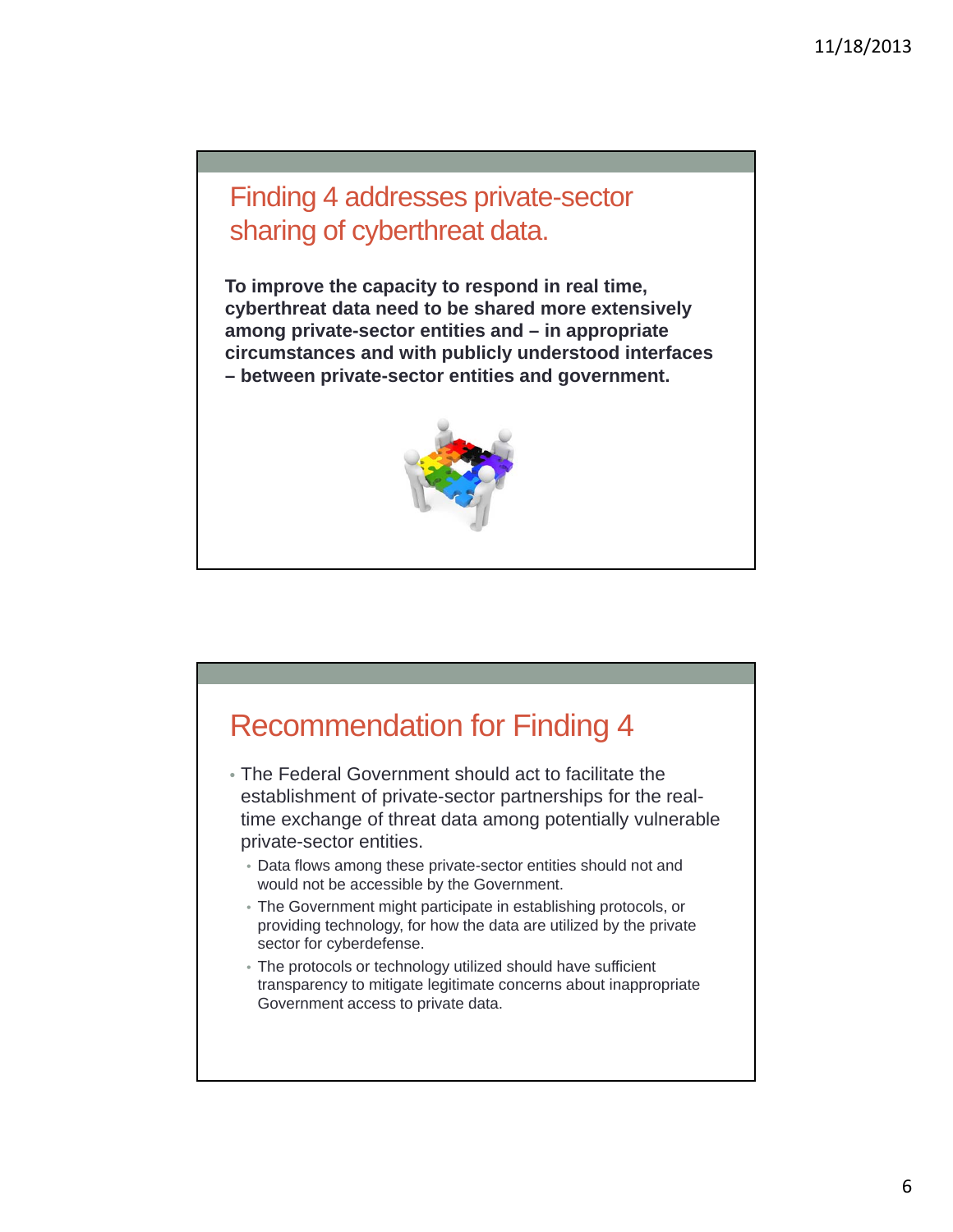

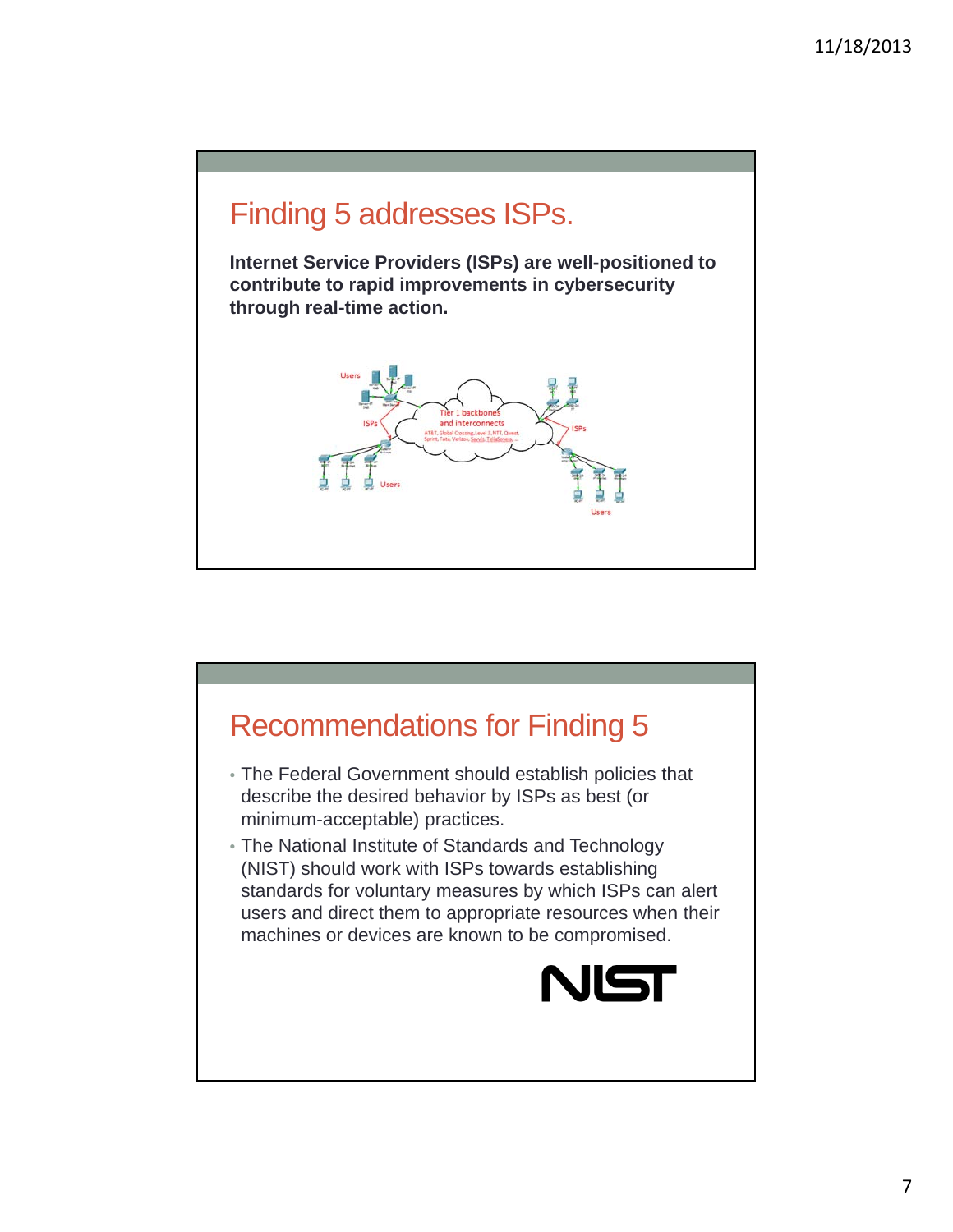### Finding 6 addresses the future.

**Future architectures will need to start with the premise that each part of a system must be designed to operate in a hostile environment. Research is needed to foster systems with dynamic, real-time defenses to complement hardening approaches**